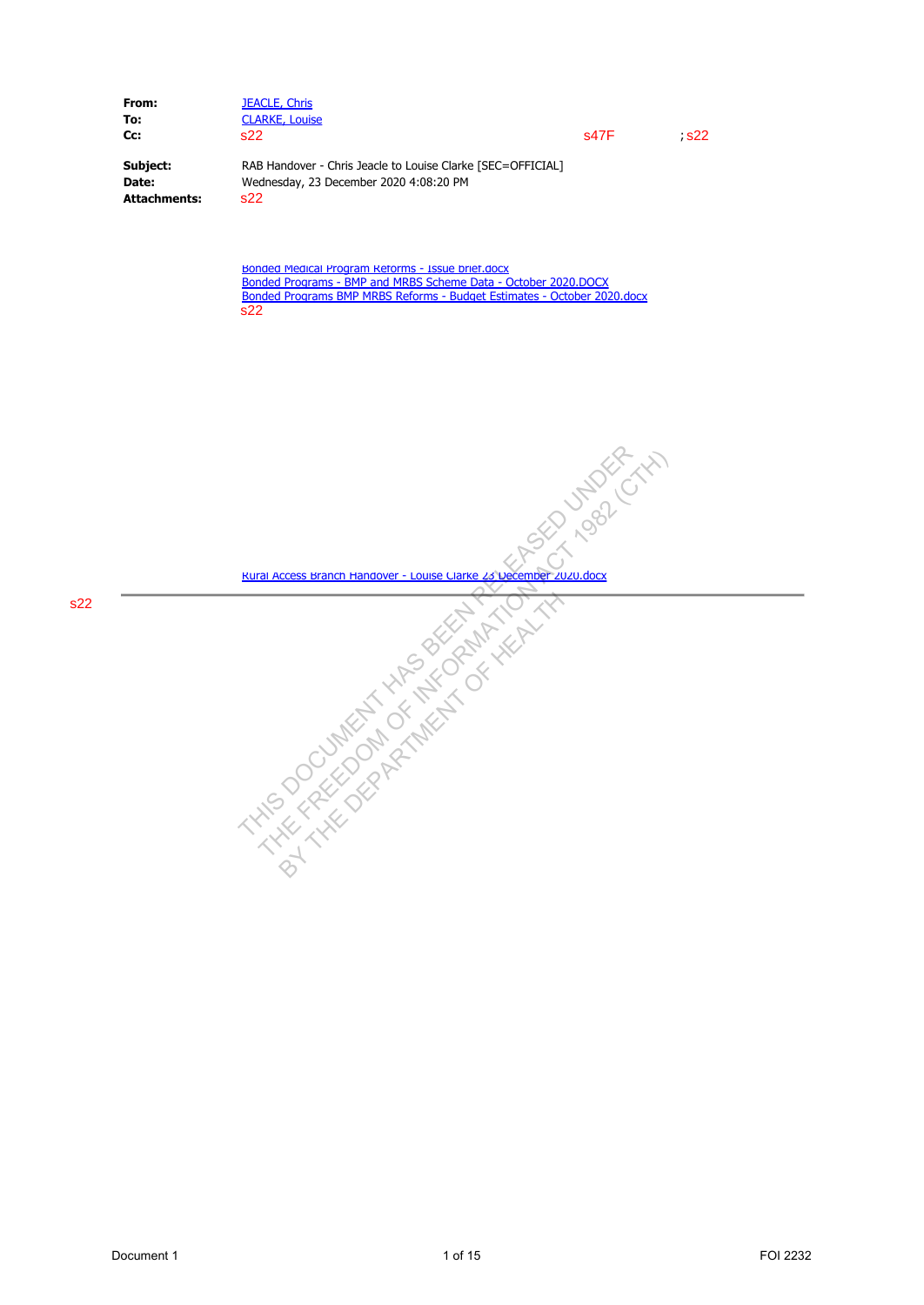## **BUDGET ESTIMATES OCTOBER 2020 ISSUE BRIEF**

### **Bonded Medical Program Reforms**

## **CONTENTIOUS ISSUES**

- The reformed statutory Bonded Medical Program (the Program) commenced on 1 January 2020. The Program is established under Part VD of the *Health Insurance Act 1973* (the Act).
- There have been delays in delivery of the Program due to:
	- o unforeseen issues with aspects of the legislation, particularly program completion timeframes; <sup>s22</sup>
- The Department has temporarily paused 'opt ins' to the Program while options to address the completion timeframes issue are developed \$22
- **Completion timeframes:** The legislation states participants must complete RoSO within 18 years after the day on which they complete their medical course.
- o Initial communication materials for the Program incorrectly advised that students and doctors under the previous schemes (Bonded Medical Places (BMP) Scheme and the Medical Rural Bonded Scholarship Scheme (MRBS) Scheme) had 18 years from completing medical studies and/or date of opt in to the Program. time frames;  $^{222}$ <br> **Conspletion** thas temporarily paused 'opt ins' to the Program while options to address<br>
the completion time<br>frames: The legislation states participants must complete ReSO within<br>
18 years after the The state of the Brogram while the state of the Section of the Section of the Section while time<br>frames issue are developed  $\frac{322}{22}$ .<br>**Act 1982** (CTH) and the state participants must complete day on which they complet Frames: The legislation states participa<br>lay on which they complete their medi-<br>iication materials for the Program inco<br>he previous schemes (Bonded Medical<br>Bonded Scholarship Scheme (MRBS)<br>dical studies and/or date of opt
	- o Based on the legislation, a small number of former participants of the BMP and MRBS Schemes who have opted into the Program and are now approaching their 18 year threshold will not have sufficient time to complete their RoSO.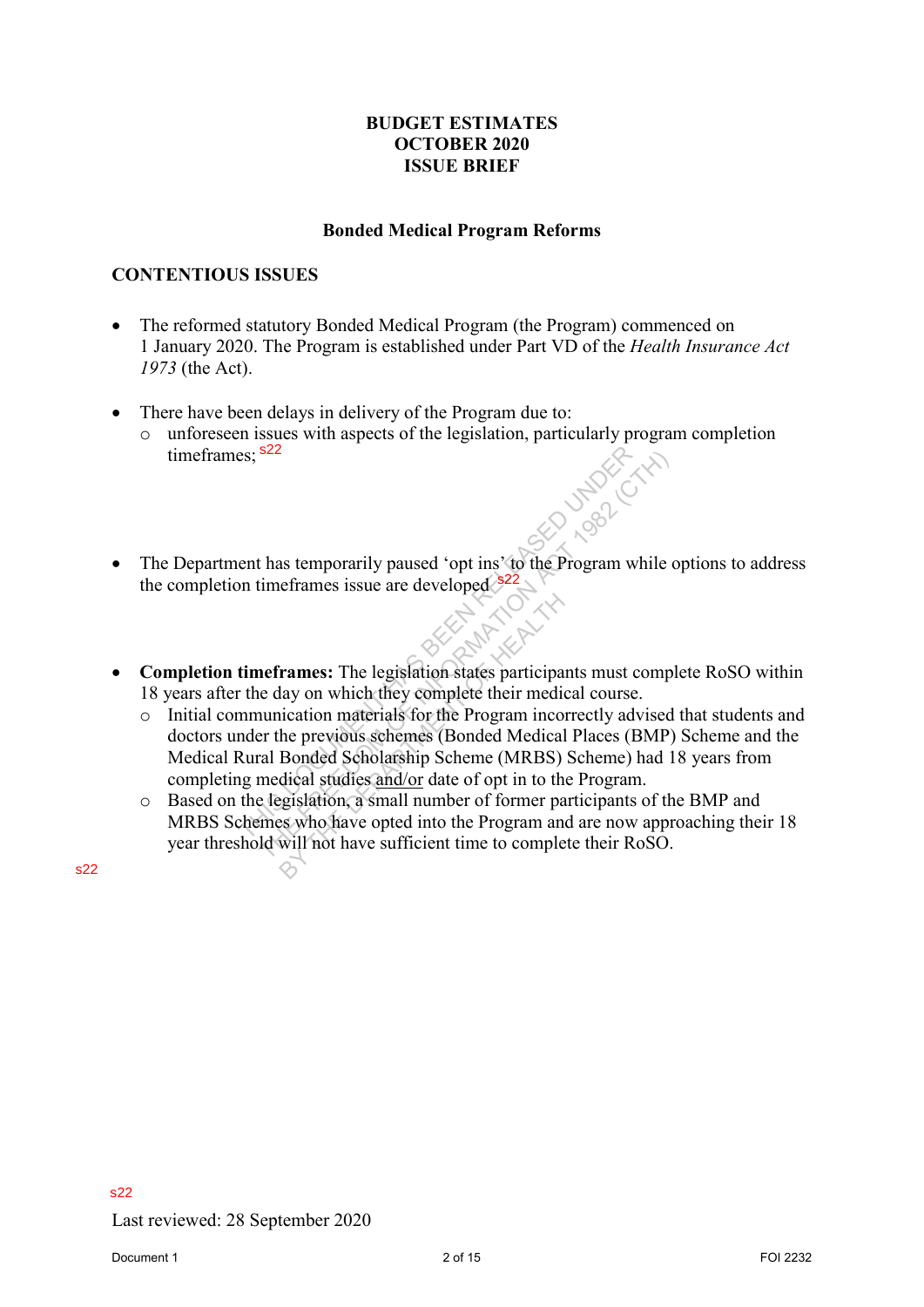s47C, 47E

POST THE FREEDOM CONTROL TO A THIS DOCUMENT HAS BEEN RELEASED UNDER THE FREEDOM CONTROL TO A THIS DOCUMENT HAS BEEN RELEASED UNDER THE FREEDOM CONTROL TO A THIS DOCUMENT HAS BEEN RELEASED UNDER THE FREEDOM CONTROL TO A THI BY THE DEPARTMENT OF HEALTH AND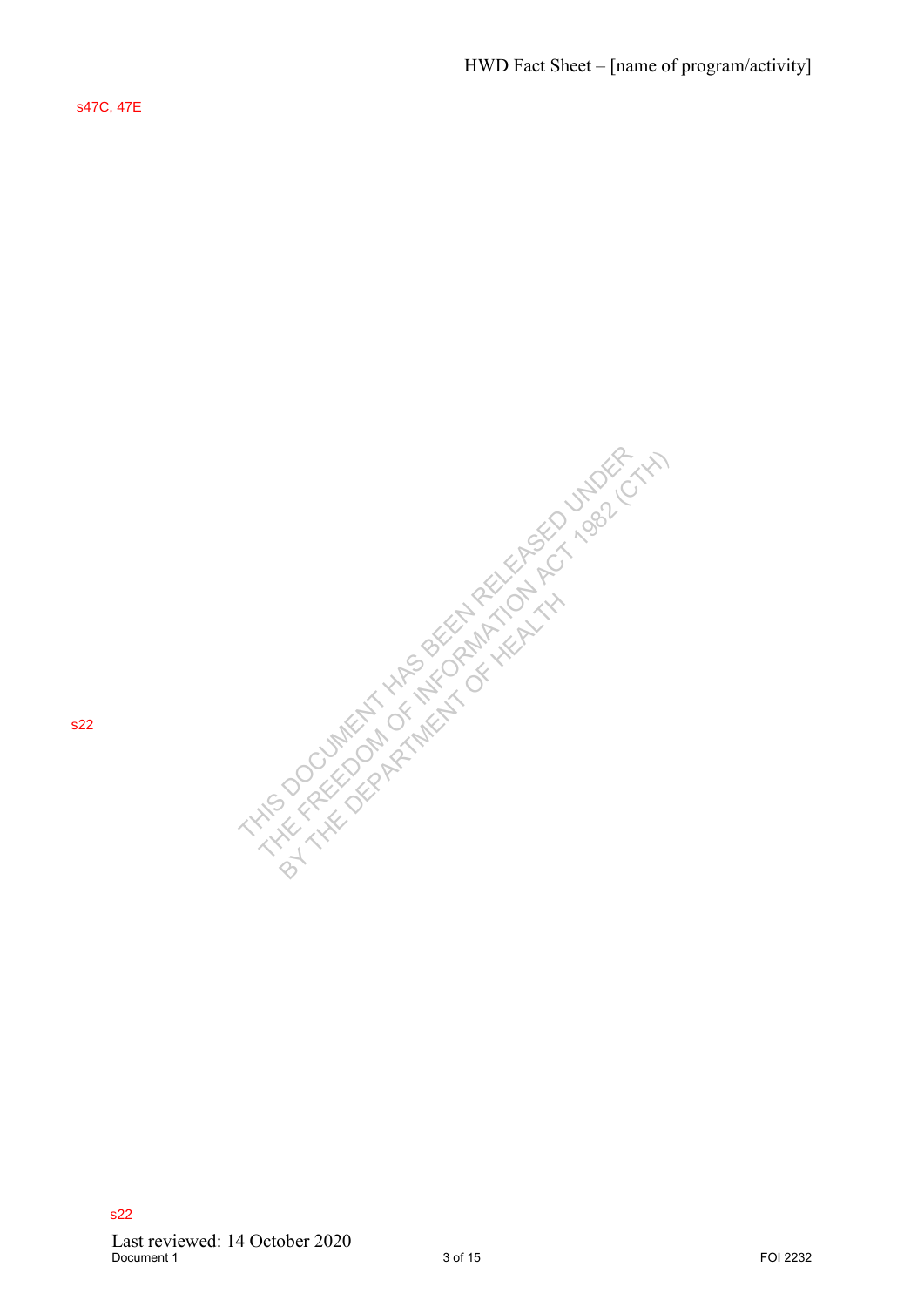s22

Document 1<br>
Document 1<br>
Document 1<br>
Document 1<br>
Document 1<br>
Document 1<br>
Last Reviewed 18 February 2020<br>
Document 1<br>
Last Reviewed 18 February 2020 BY THE DEPARTMENT OF HEALTH AND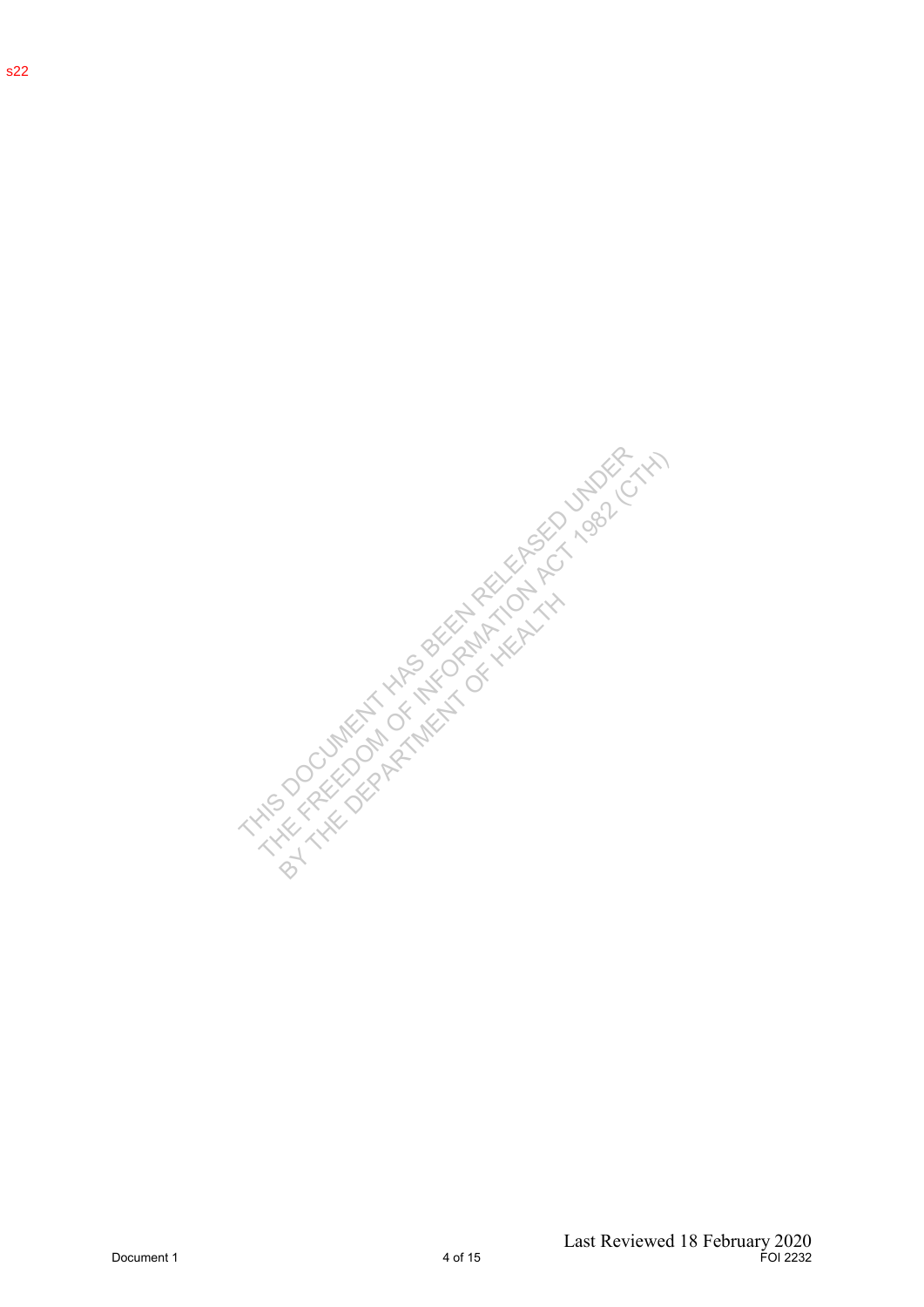DOCUMENT 1 5 OF 15 OF 15 OF 1982 THE FREEDOM COMPANY THAT IS A RELEASED UNDER THE FREEDOM COMPANY THAT IS A RELEASED UNDER THE FREEDOM COMPANY THAT IS A RELEASED UNDER THE FREEDOM COMPANY THAT IS A RELEASED UNDER THE FREED BY THE DEPARTMENT OF HEALTH AND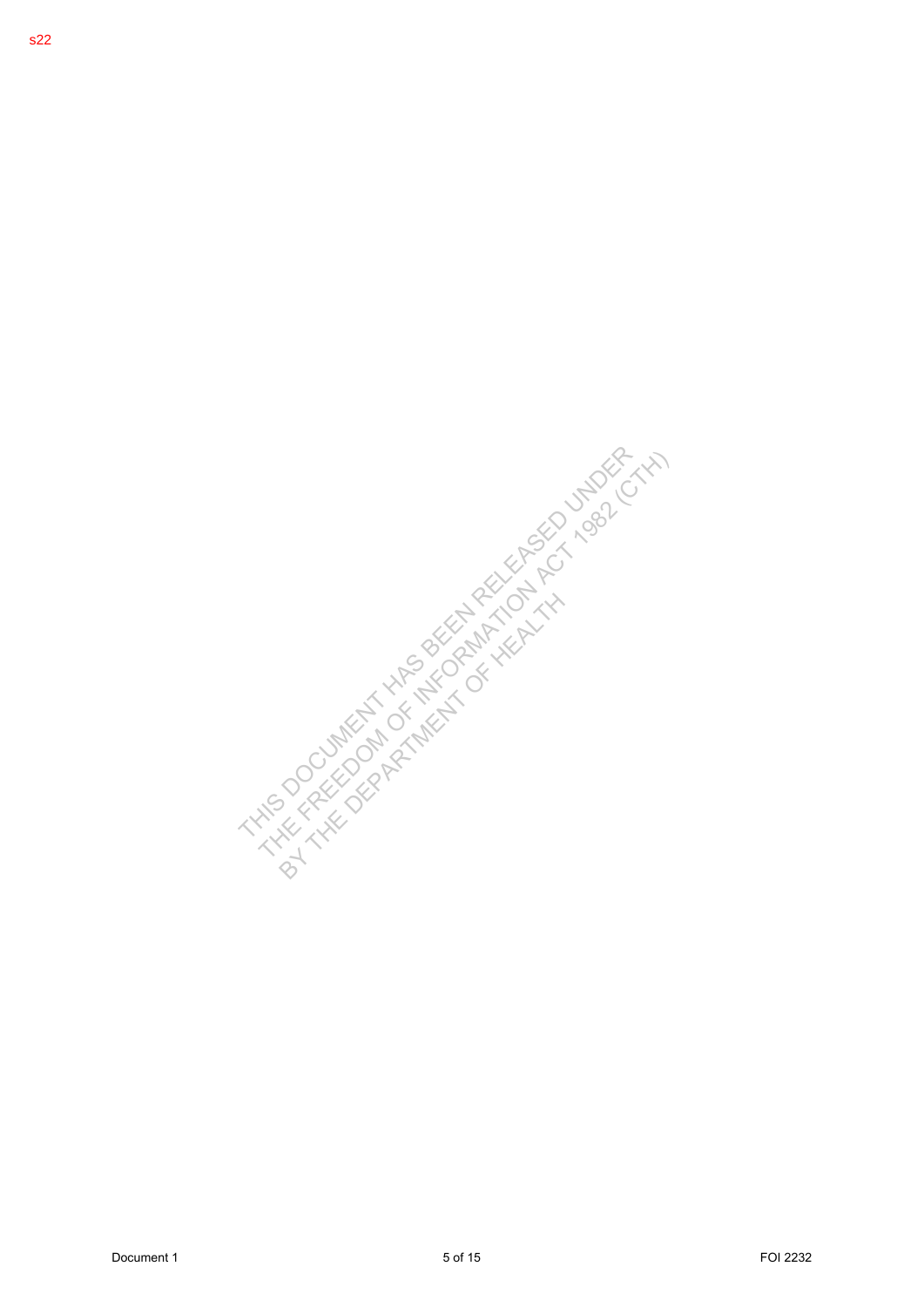s22

 $\begin{minipage}{0.9\textwidth} \begin{tabular}{|c|c|c|c|c|} \hline \textbf{222} & \textbf{23.5} & \textbf{24.5} & \textbf{25.5} & \textbf{26.5} & \textbf{27.5} & \textbf{28.5} \\ \hline \textbf{3.5} & \textbf{3.5} & \textbf{3.5} & \textbf{3.5} & \textbf{3.5} & \textbf{3.5} \\ \hline \textbf{3.5} & \textbf{3.5} & \textbf{3.5} & \textbf{3.5} & \textbf{3.5} & \textbf{3.5} \\ \h$ BY THE DEPARTMENT OF HEALTH AND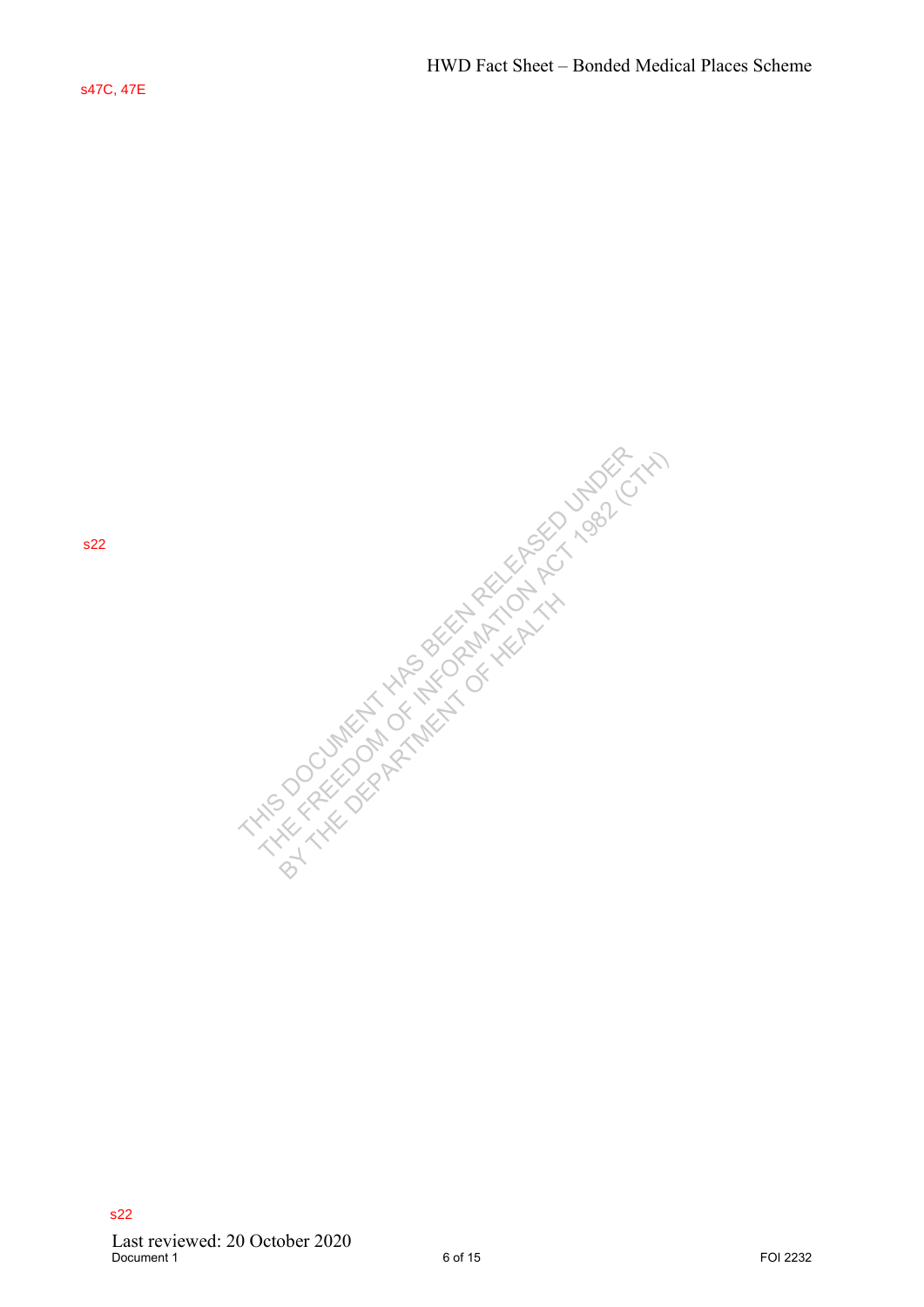# *12) Reform*

The Bonded Programs are being reformed as part of the \$550 million *Stronger Rural Health Strategy* announced in the 2018-19 Budget. The aim of reforms is to provide greater flexibility and more support for bonded doctors and to better target return of service to regional, rural and remote areas. Reforms aim to standardise (where possible) the length of return of service obligation across the Bonded Programs.

The statutory Bonded Medical Program (the Program) commenced on 1 January 2020. The Program is established under Part VD of the *Health Insurance Act 1973* (the Act).

s22

In the 2015 Budget, the BMP Scheme's RoSO was reduced from the length of the medical degree (4-6 years) to 12 months as part of broader Health Workforce Scholarship reforms. Participants who joined the BMP Scheme from 2016 to 2019 will retain the 12 month RoSO under the reforms introduced for the Stronger Rural Health Strategy in the 2018-19 Budget.

# *13) Related programs/activities*

The Medical Rural Bonded Scholarship (MRBS) Scheme (now closed to new entrants) offered a medical place at university and a scholarship in exchange for a rural return of service obligation of up to six (6) years. The 100 places from the MRBS Scheme were added to the BMP Scheme quota. In the 2015 Budget, the BMP Scheme's RoSO was reduced from the length of the medical<br>elegrec (4-6 years) to 12 membris is part of broader Heulth Workforce Scholarship reforms.<br>Participants who joined the BMP Scheme from 2 the BMP Scheme's RoSO was reduced from the length<br>o 12 months as part of broader Health Workforce Schola<br>ined the BMP Scheme from 2016 to 2019 will retain the<br>atroduced for the Stronger Rural Health Strategy in the 2<br>ms/ac activities<br>
mded Scholarship (MRBS) Scheme (no<br>
e at university and a scholarship in exc<br>
p to six (6) years. The 100 places from<br>
at the scholarship<br>
dependence of the scholarship<br>
contains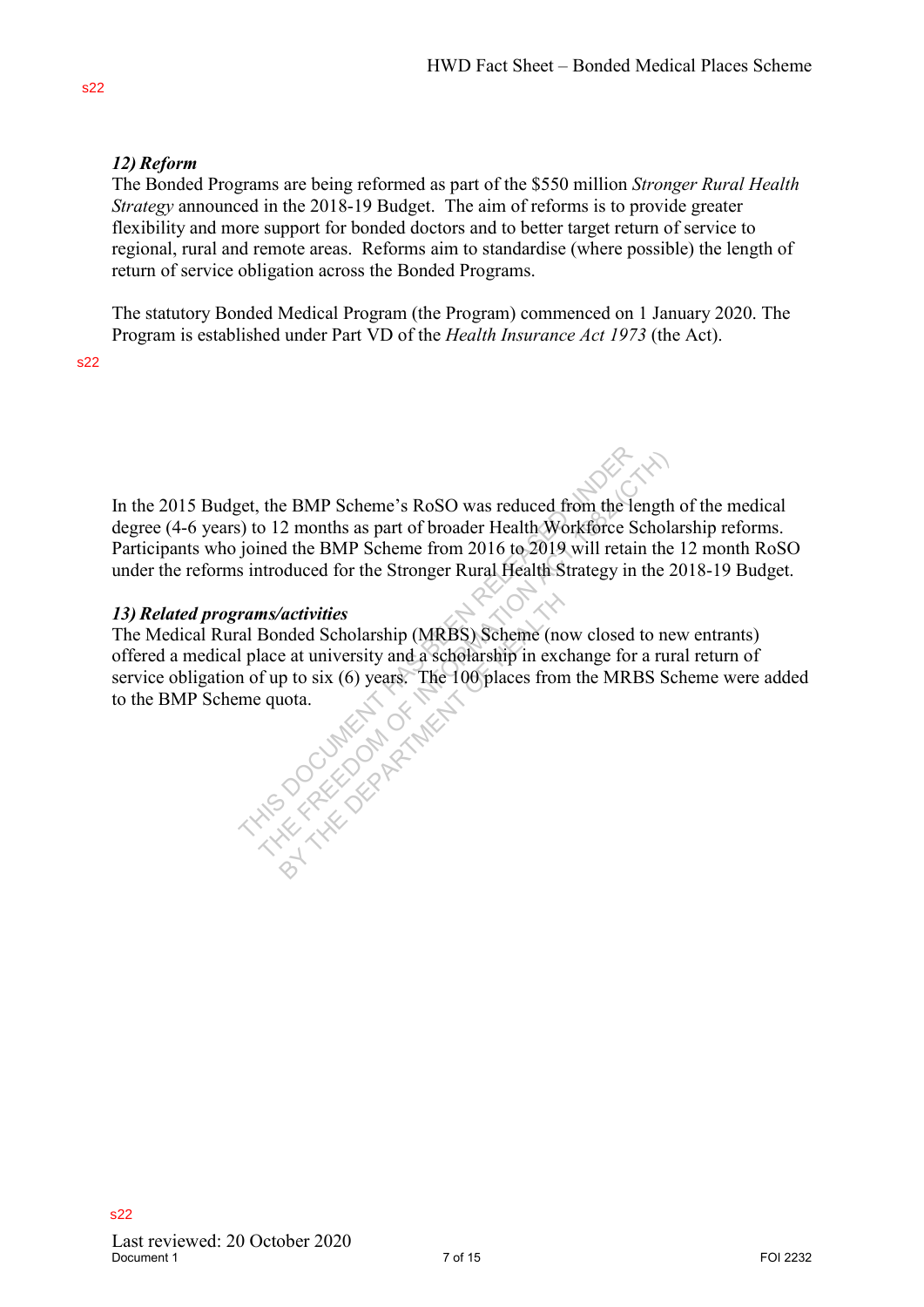|                                 | NT XIRS OF REACTION 1992 CTXX                                                                                                                                                                                                                                                                                                                    |          |
|---------------------------------|--------------------------------------------------------------------------------------------------------------------------------------------------------------------------------------------------------------------------------------------------------------------------------------------------------------------------------------------------|----------|
|                                 |                                                                                                                                                                                                                                                                                                                                                  |          |
| <b>Reformed Bonded Programs</b> | Existing MRBS and BMP participants will have the opportunity to opt in to the new Program<br>from 1 January 2020:<br>3 year RoSO completed within 18 years of finishing the medical course;<br>$\bullet$<br>Eligible locations include MM 2-7, DPA for General Practitioners, Outer Metropolitan<br>$\bullet$<br>DWS for all other specialities; |          |
|                                 | 18 months RoSO can be worked pre-fellowship and 18 months post-fellowship;<br>$\bullet$<br>If fellowship is not attained within 12 years of completion of the medical course, all<br>$\bullet$<br>RoSO must be completed within the next and final 6 years of the required 18 year<br>timeframe;                                                 |          |
|                                 | Opt in is voluntary and open ended. Participants who choose not to opt in will keep their<br>$\bullet$<br>existing contract or deed of agreement;<br><b>s22</b>                                                                                                                                                                                  |          |
| Last reviewed 18 October 2020   | *The above figures include some of the participants that have opted in to the enhanced Bonded Programs.                                                                                                                                                                                                                                          |          |
| Document 1                      | 8 of 15                                                                                                                                                                                                                                                                                                                                          | FOI 2232 |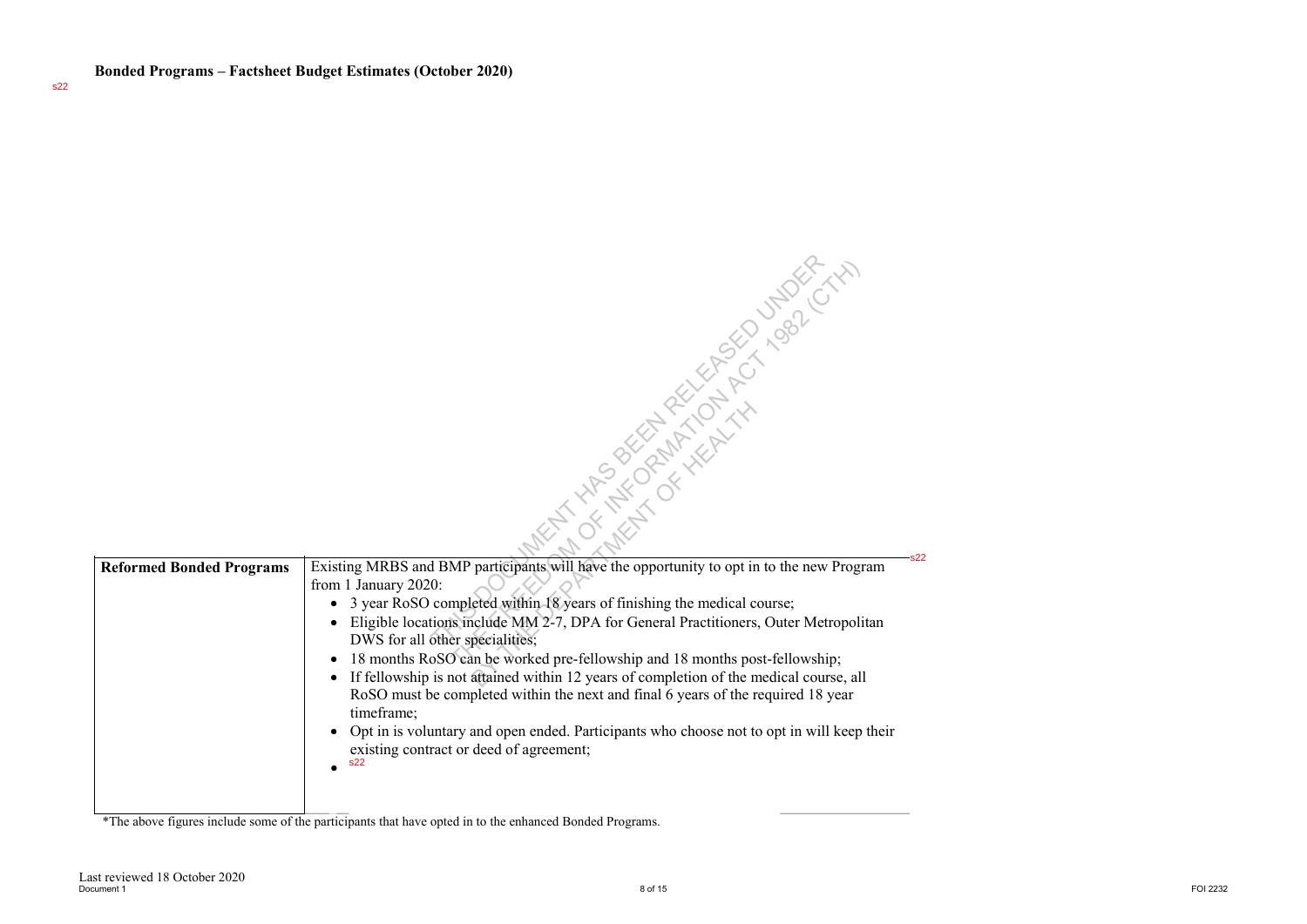#### Rural Access Branch Handover

Included in pack:

- s22

Bonded Medical Program Reforms – Issue Brief

- o Bonded Medical Places (BMP) Scheme Additional Estimates
- o Bonded Programs Factsheet budget Estimates (October 2020) s22 Document 1 9 of 15 FOI 2232 THIS DOCUMENT HAS BEEN RELEASED UNDER THE FREEDOM OF INFORMATION ACT 1982 (CTH)

BY THE DEPARTMENT OF HEALTH AND

s22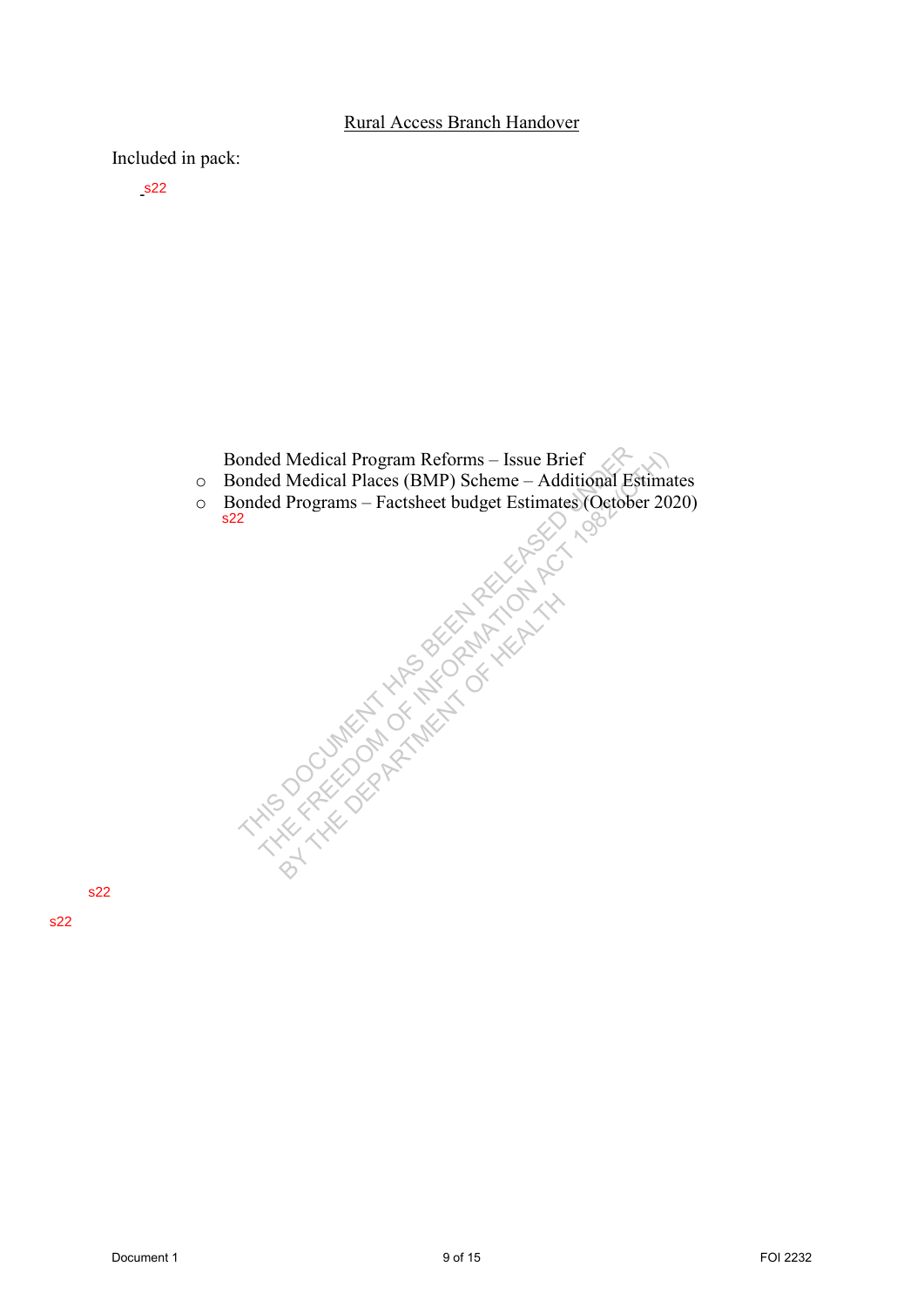Document 1 10 of 15 FOI 2232 THIS DOCUMENT HAS BEEN RELEASED UNDER THE FREEDOM OF INFORMATION ACT 1982 (CTH) BY THE DEPARTMENT OF HEALTH AND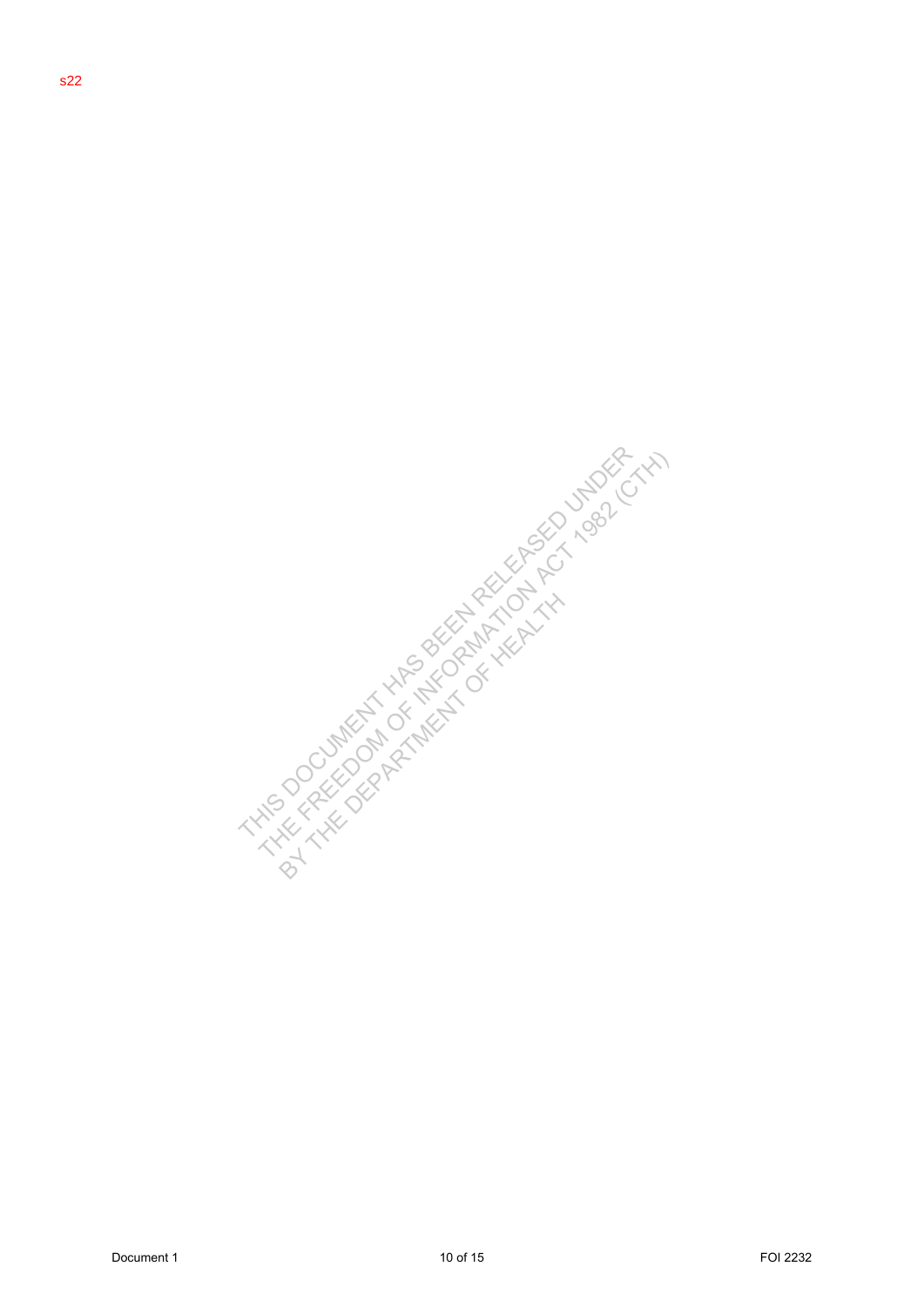# **Rural Support - s22**

**Bonded Medical Places program** 

- o Superseded Bonded Medical Places program and the Medical Rural Bonded Scholarships Scheme Superseded Bonded Medical Places program and the Medical Rural Bonded<br>
Scholarships Schenes For transition of current bonded participants to new reformed<br>
program<br>
22<br>
22<br>
22<br>
2232<br>
2232<br>
2232<br>
2232<br>
2322<br>
2322<br>
2323<br>
2323
	- o Opt in process for transition of current bonded participants to new reformed program
	- o Finalisation of the Bonded Return of Service System (BROSS) development

BY THE DEPARTMENT OF HEALTH AND

s22

s47E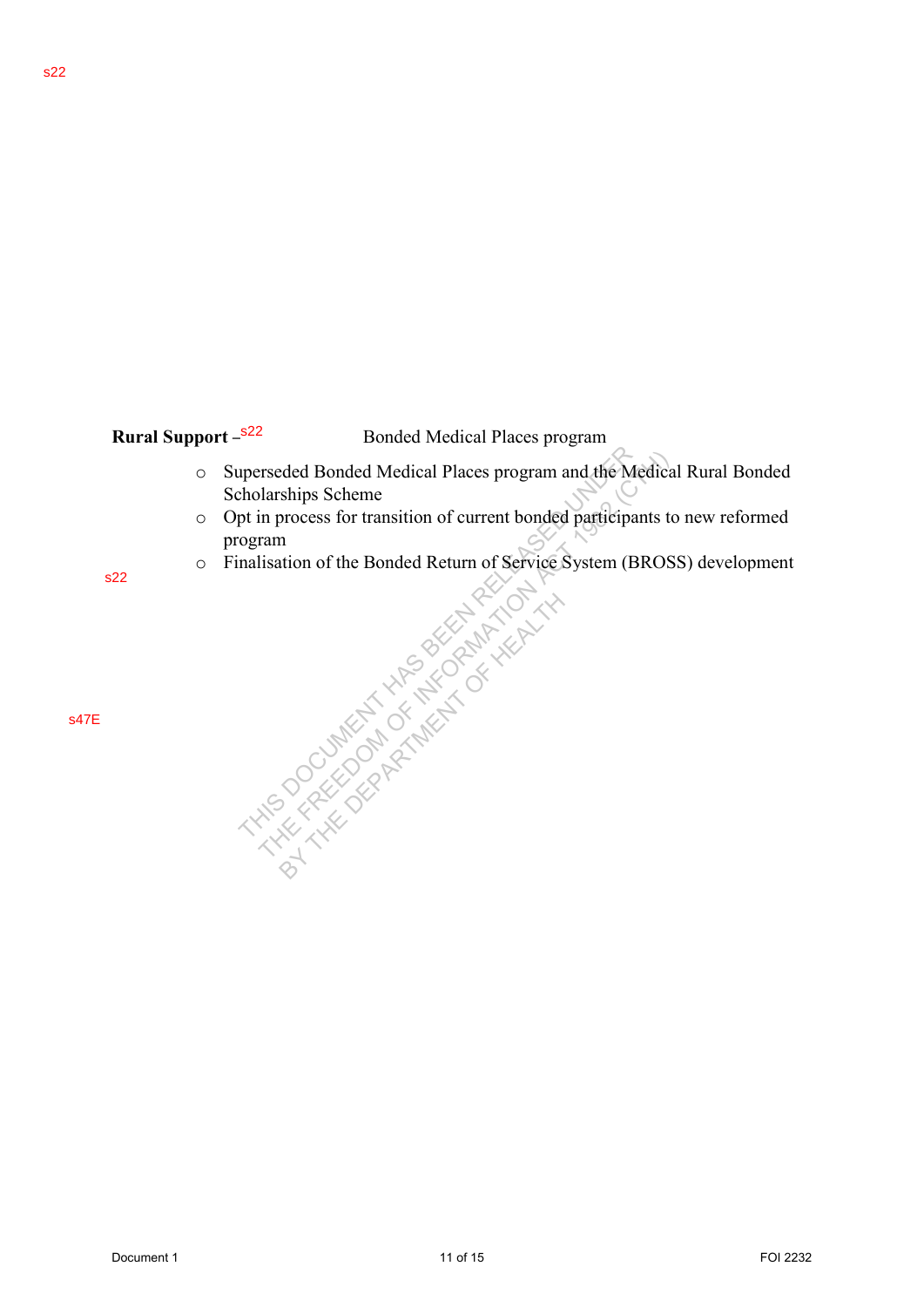s47E

s22

DOCUMENT 1 12 of 15 FOI 2332 THE FREEDOM OF INSTRUMENT HAS BEEN RELEASED UNDER THE FREEDOM OF INSTRUMENT HAS BEEN RELEASED UNDER THE FREEDOM OF INSTRUMENT HAS BEEN RELEASED UNDER THE FREEDOM OF INSTRUMENT HAS A THE FREEDOM BY THE DEPARTMENT OF HEALTH AND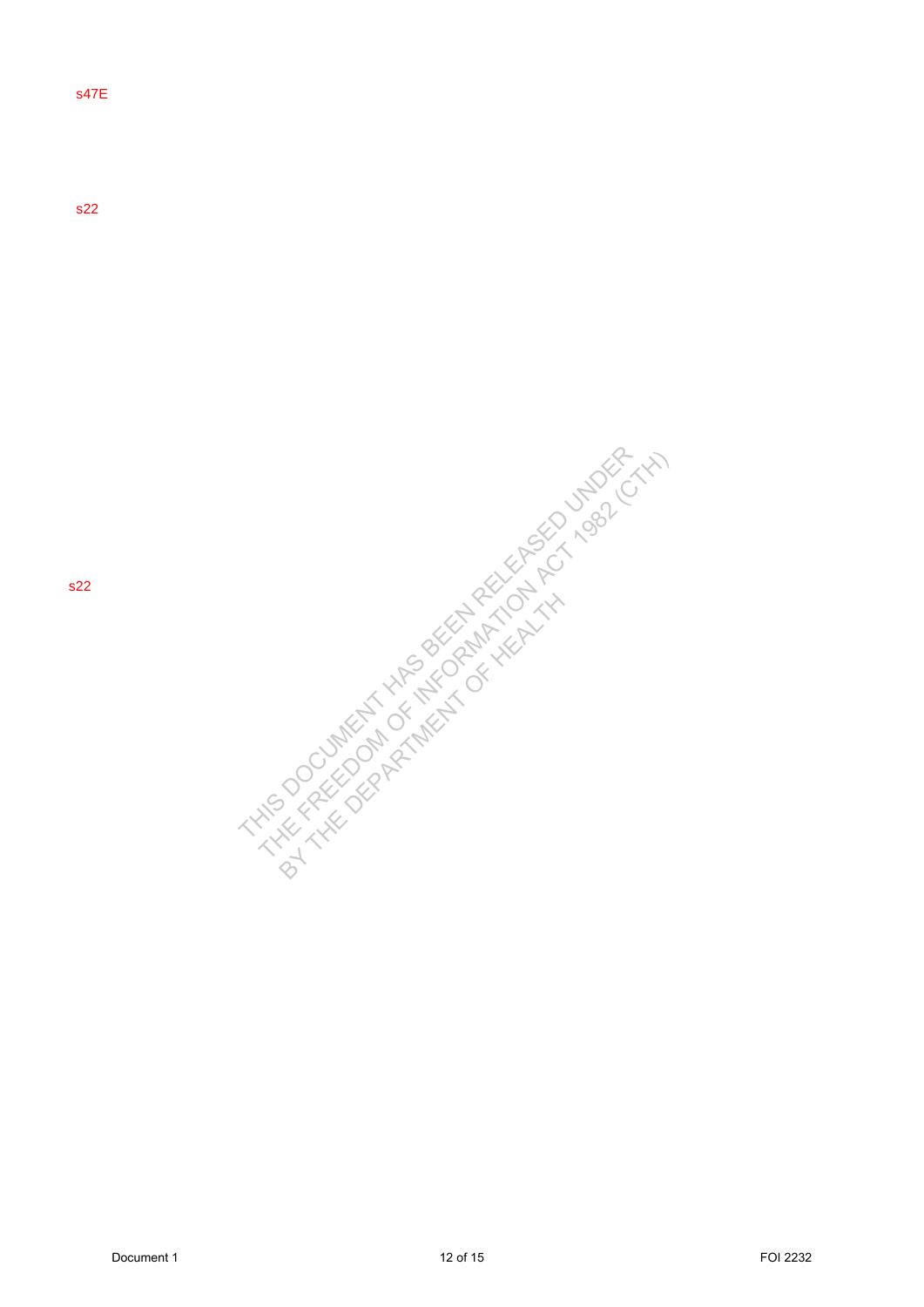Document 1 13 of 15 FOI 2232 THIS DOCUMENT HAS BEEN RELEASED UNDER THE FREEDOM OF INFORMATION ACT 1982 (CTH) BY THE DEPARTMENT OF HEALTH AND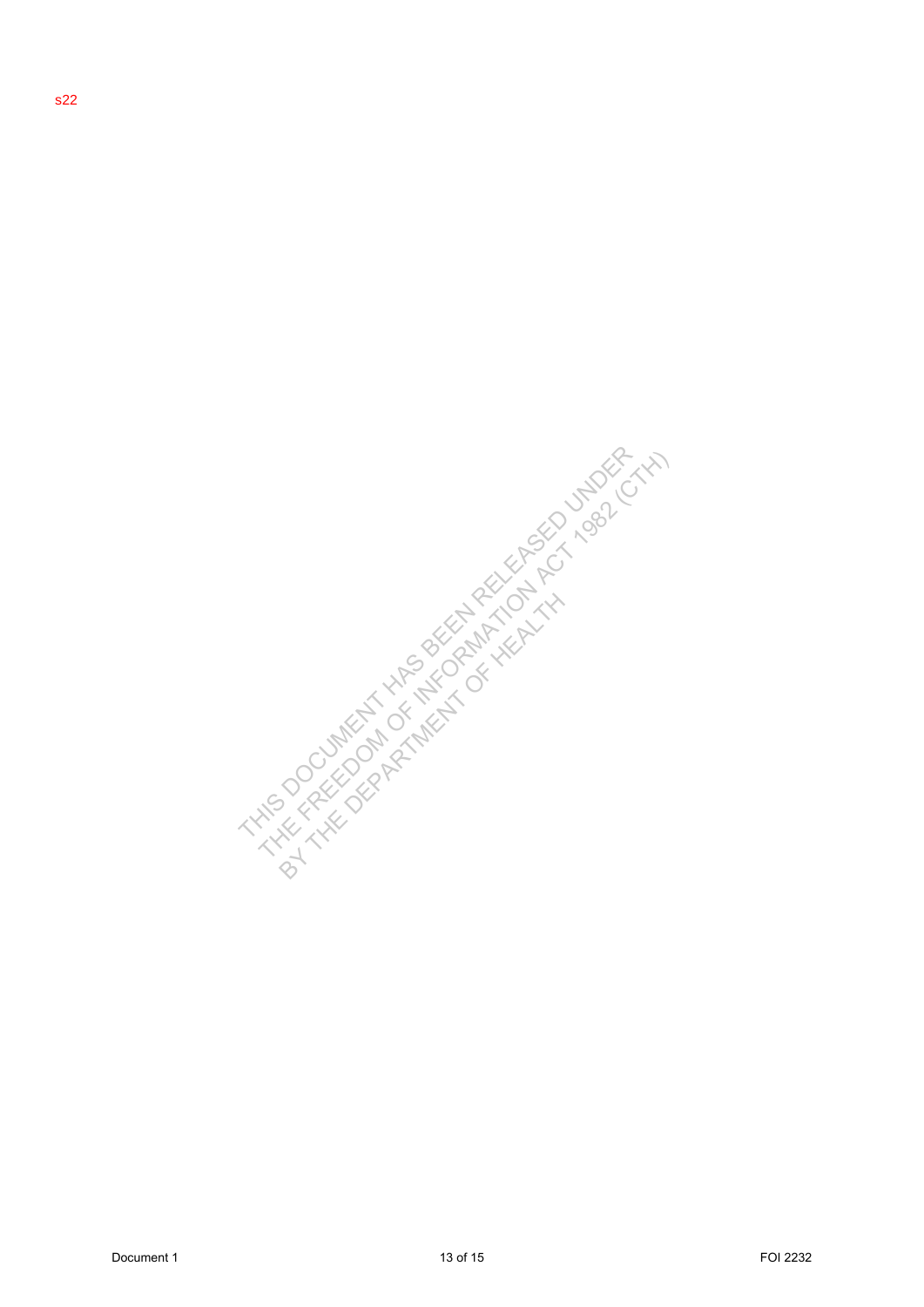DOCUMENT 1 14 of 15 FOI 2232 THE FREEDOM OF INSTRUMENT HAS BEEN RELEASED UNDER VALUE OF THE FREEDOM OF INSTRUMENT WAS ARRESTED UNDER THE FREEDOM OF INSTRUMENT WAS ARRESTED UNDER THE FREEDOM OF INSTRUMENT WAS ARRESTED UNDER BY THE DEPARTMENT OF HEALTH AND